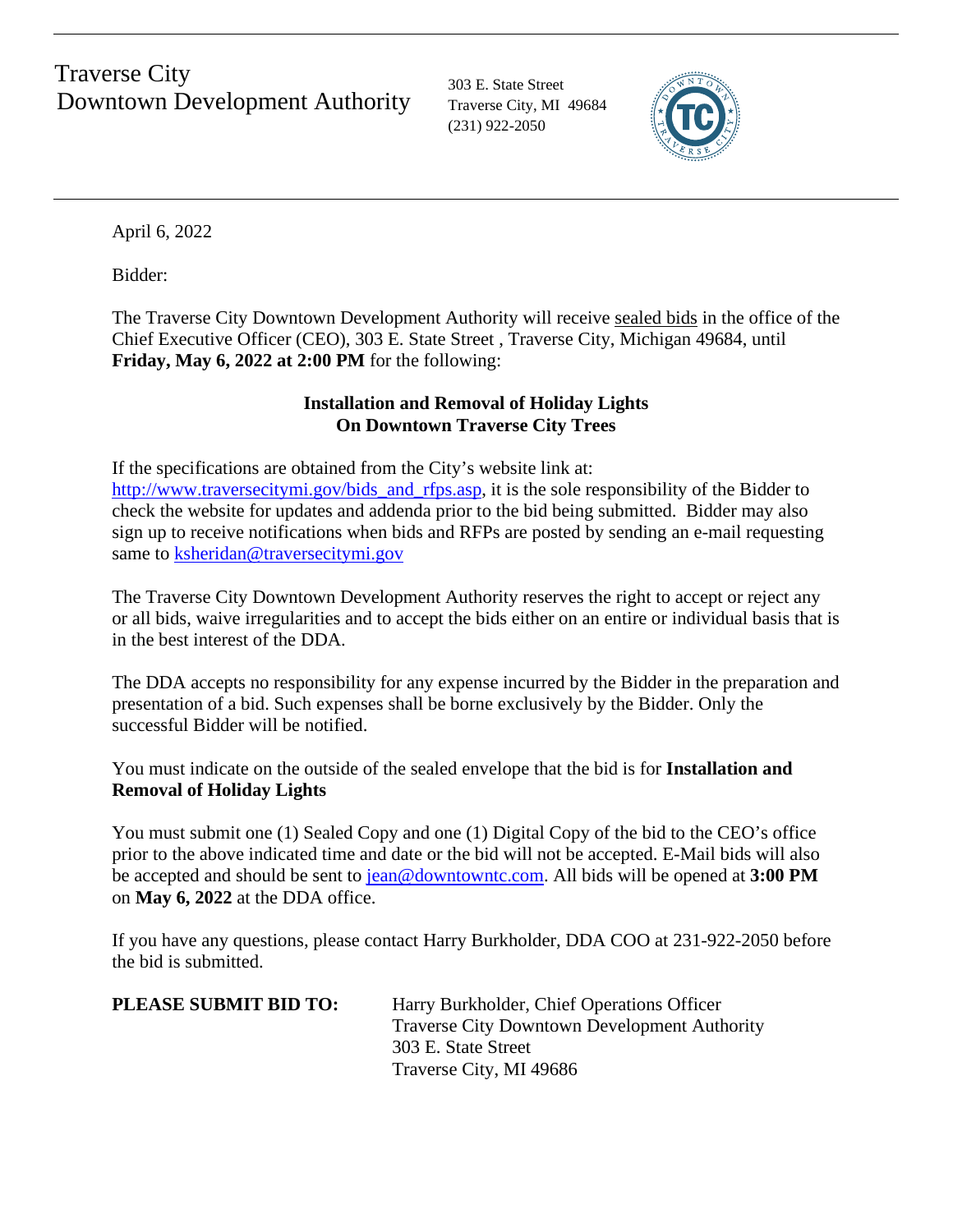## **INTENT & SCOPE OF WORK**

The contractor shall provide all material, labor, tools, equipment and all necessary equipment and supplies for the installation, maintenance, removal and storing of holiday lights for the roughly 460 trees located in the public right-of-way throughout Downtown Traverse City. Bidders take account of the different sizes of downtown trees and should also adjust the number of trees if no electrical power source is available near the selected trees and/or dead trees without limbs. Bidders should include a set number of service calls regarding outages and/or damaged and fallen light strings.

In addition, the contractor shall install and maintain a year-round wrap of lights on the trunk and primary stem of 16 trees within the mid-block crosswalks of the 100, 200 and 300, blocks of Front Street. Eight of these trees will include a wrap of lights (of either red or blue) on the trunk and all major stems for from the installation in November until the second week of January.

#### **INSPECTION OF SERVICES**

The submission of a bid shall constitute acknowledgment by the contractor the he/she has familiarized himself/herself thoroughly with all phases of the contemplated project.

## **QUALITY OF THE WORK**

All work shall be subject to inspections by the Downtown Development Authority Office, as well as other staff and shall meet recognized standards of good workmanship. All materials must be installed per manufacturer's installation instructions and comply with all local, state and federal codes. Unacceptable work shall be promptly redone by the contractor at his/her expense with no additional cost incurred by the DDA.

## **COMPLETION**

- The completion of the lighting install shall be no later than the  $3<sup>rd</sup>$  Monday in November of each year, with all trees ready to be illuminated on that date.
- Lights must be removed no later than the  $2<sup>nd</sup>$  Monday in March of each year.

## **PROTECTION OF THE PUBLIC**

The contractor shall assume full responsibility for the protection of the public during the progress of the work and shall be responsible for any damage to any adjacent premises which might result from the progress of the work. The contractor shall be responsible for providing and placing adequate barricades and warning lights at all locations where the work is in progress. To that end, the contractor will also work with the DDA and city to secure a right-of-way permit before hanging any lights.

## **PAYMENT**

The contractor shall be paid half of the yearly cost upon the completion of installation of the lights in working order and its acceptance by the DDA and half the yearly cost upon the removal of lights in March.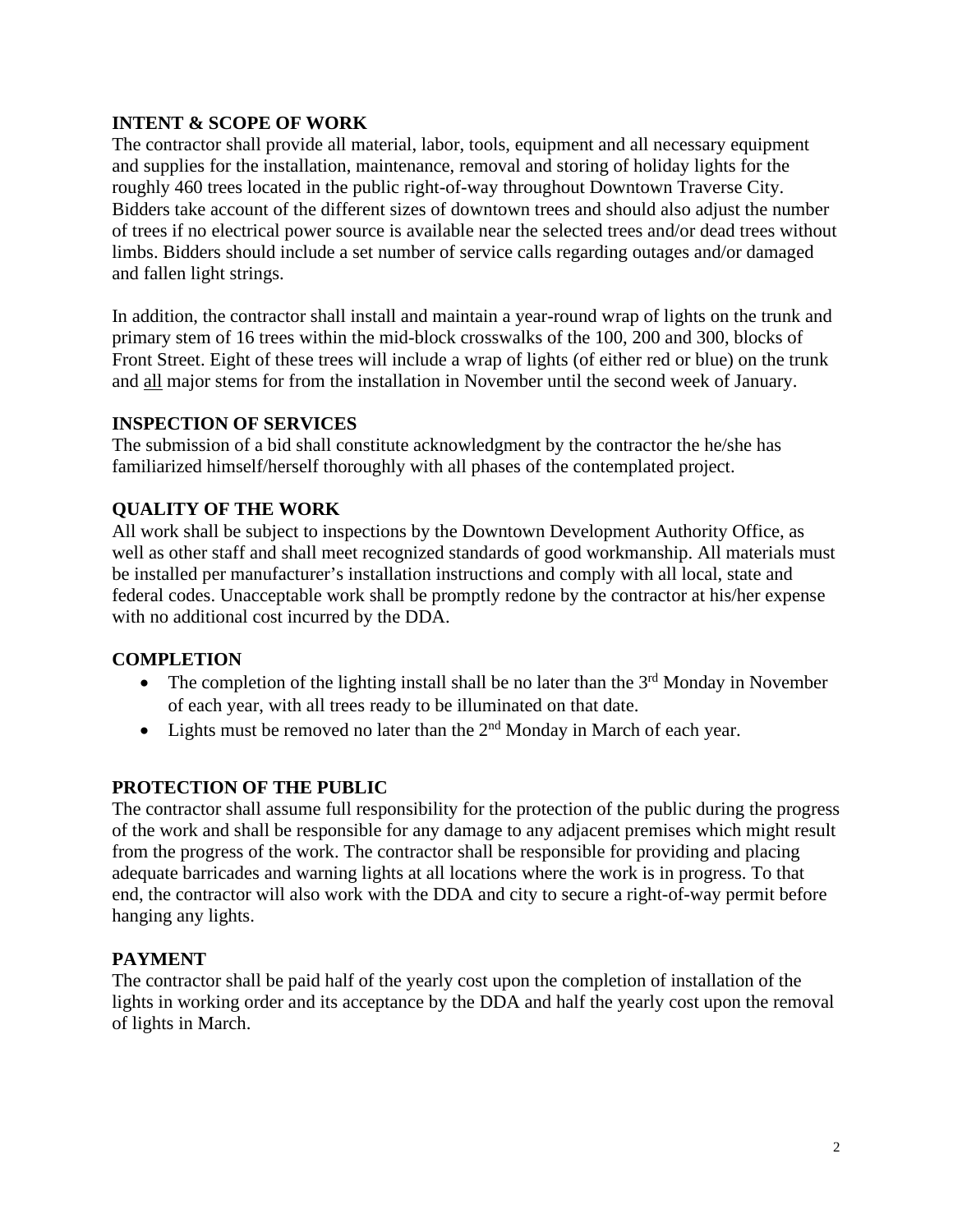#### **Bidder - Please complete and return**

## **BID SUMMARY**

## **TITLE: Installation and Take Removal of Holiday Lights**

#### **DUE DATE: Friday, May 6, 2022 at 2:00 PM**

Having carefully examined the attached specifications and any other applicable information, the undersigned proposes to furnish all items necessary for and reasonably incidental to the proper completion of this bid. Bidder submits this bid and agrees to meet or exceed all requirements and specifications unless otherwise indicated in writing and attached hereto.

Bidder certifies that as of the date of this bid the Company or he/she is not in arrears to the City of Traverse City or DDA for debt or contract and is in no way a defaulter as provided in Section 152, Chapter XVI of the Charter of the City of Traverse City.

Bidder understands and agrees, if selected as the successful Bidder, to accept a Purchase Order / Service Order / Contract and to provide proof of the required insurance.

Bidder submits this bid and agrees to meet or exceed all the DDA and City of Traverse City's requirements and specifications unless otherwise indicated in writing and attached hereto. Bidder shall comply with all applicable federal, state, local and building codes, laws, rules and regulations and obtain any required permits for this work.

The Bidder certifies that it is in compliance with the City's Nondiscrimination Policy as set forth in Administrative Order No. 47 and Chapter 605 of the City's Codified Ordinances.

The Bidder certifies that none of the following circumstances have occurred with respect to the Bidder, an officer of the Bidder, or an owner of a 25% or more share in the Bidder's business, within 3 years prior to the bid:

- (a) conviction of a criminal offense incident to the application for or performance of a contract;
- (b) conviction of embezzlement, theft, forgery, bribery, falsification or destruction of records, receiving stolen property, or any other offense which currently, seriously and directly reflects on the Bidder's business integrity;
- (c) conviction under state or federal antitrust statutes;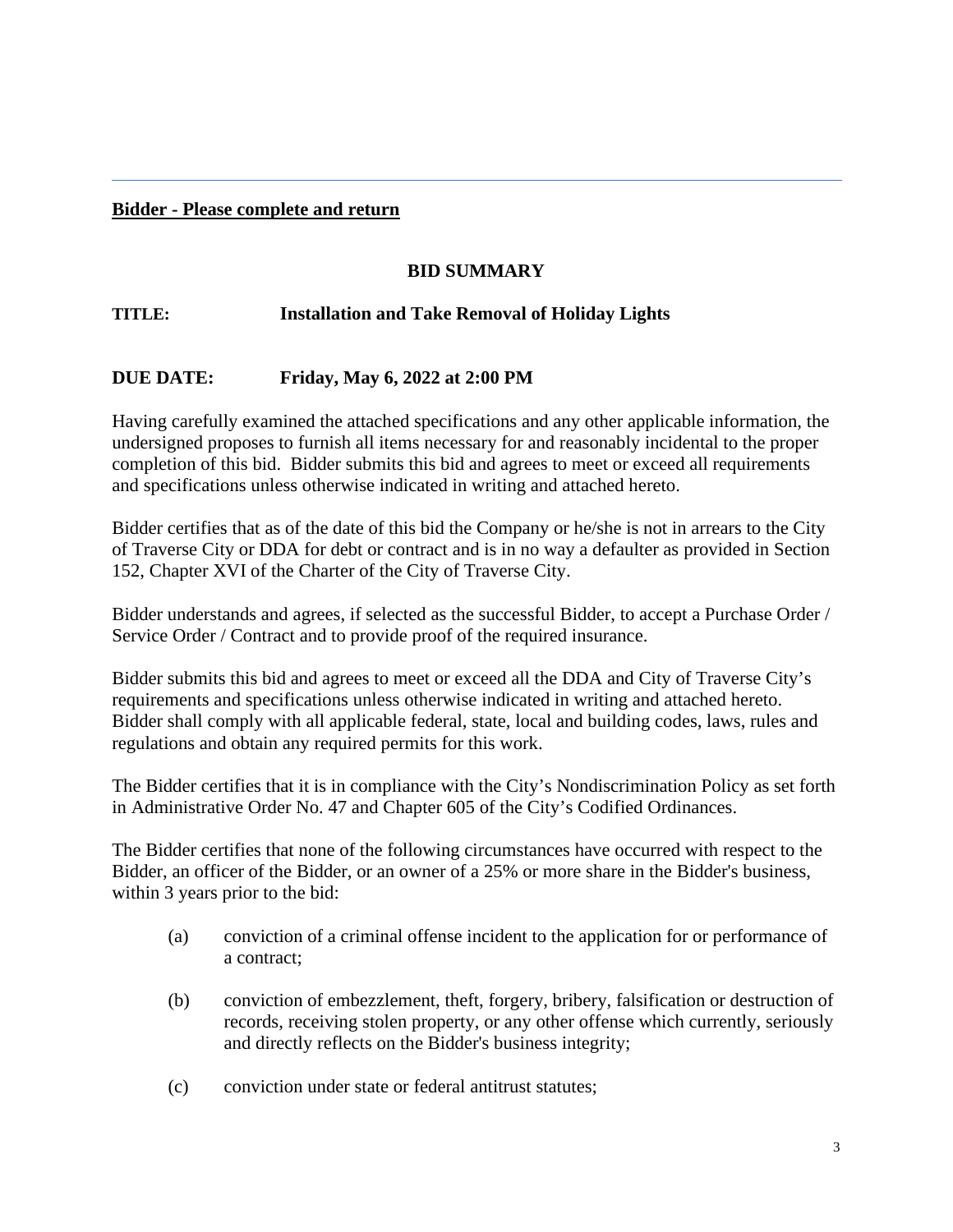- (d) attempting to influence a public employee to breach ethical conduct standards; or
- (e) conviction of a criminal offense or other violation of other state, local, or federal law, as determined by a court of competent jurisdiction or an administrative proceeding, which in the opinion of the DDA indicates that the bidder is unable to perform responsibility or which reflects a lack of integrity that could negatively impact or reflect upon the DDA, including but not limited to, any of the following offenses or violations of:
	- i. The Natural Resources and Environmental Protection Act.
	- ii. A persistent and knowing violation of the Michigan Consumer Protection Act.
	- iii. Willful or persistent violations of the Michigan Occupational Health and Safety Act.
	- iv. A violation of federal, local, or state civil rights, equal rights, or nondiscrimination laws, rules, or regulations.
	- v. Repeated or flagrant violations of laws related to the payment of wages and fringe benefits.
- (f) the loss of a license or the right to do business or practice a profession, the loss or suspension of which indicates dishonesty, a lack of integrity, or a failure or refusal to perform in accordance with the ethical standards of the business or profession in question.

Bidder understands that the DDA reserves the right to accept any or all bids in whole or part and to waive irregularities in any bid in the best interest of the DDA. The bid will be evaluated and awarded on the basis of the best value to the DDA. The criteria used by the DDA may include, but will not be limited to: ability, qualifications, timeframe, experience, price, type and amount of equipment, accessories, options, insurance, permits, licenses, other pertinent factors and overall capability to meet the needs of the DDA. The DDA is a sales tax exempt Government.

Bidder agrees that the bid may not be withdrawn for a period of sixty (60) days from the actual date of the opening of the bid.

\_\_\_\_\_\_\_\_\_\_\_\_\_\_\_\_\_\_\_\_\_\_\_\_\_\_\_\_\_\_\_\_\_\_\_\_ \_\_\_\_\_\_\_\_\_\_\_\_\_\_\_\_\_\_\_\_\_\_\_\_\_\_\_\_\_\_\_\_\_\_\_

Submitted by:

Name and Title (Print) Company Address

Signature Company Name

\_\_\_\_\_\_\_\_\_\_\_\_\_\_\_\_\_\_\_\_\_\_\_\_\_\_\_\_\_\_\_\_\_\_\_\_ \_\_\_\_\_\_\_\_\_\_\_\_\_\_\_\_\_\_\_\_\_\_\_\_\_\_\_\_\_\_\_\_\_\_\_

\_\_\_\_\_\_\_\_\_\_\_\_\_\_\_\_\_\_\_\_\_\_\_\_\_\_\_\_\_\_\_\_\_\_\_\_ \_\_\_\_\_\_\_\_\_\_\_\_\_\_\_\_\_\_\_\_\_\_\_\_\_\_\_\_\_\_\_\_\_\_\_ Phone Fax Fax City, State, Zip

**\_\_\_\_\_\_\_\_\_\_\_\_\_\_\_\_\_\_\_\_\_\_\_\_\_\_\_\_\_\_\_\_\_\_\_**